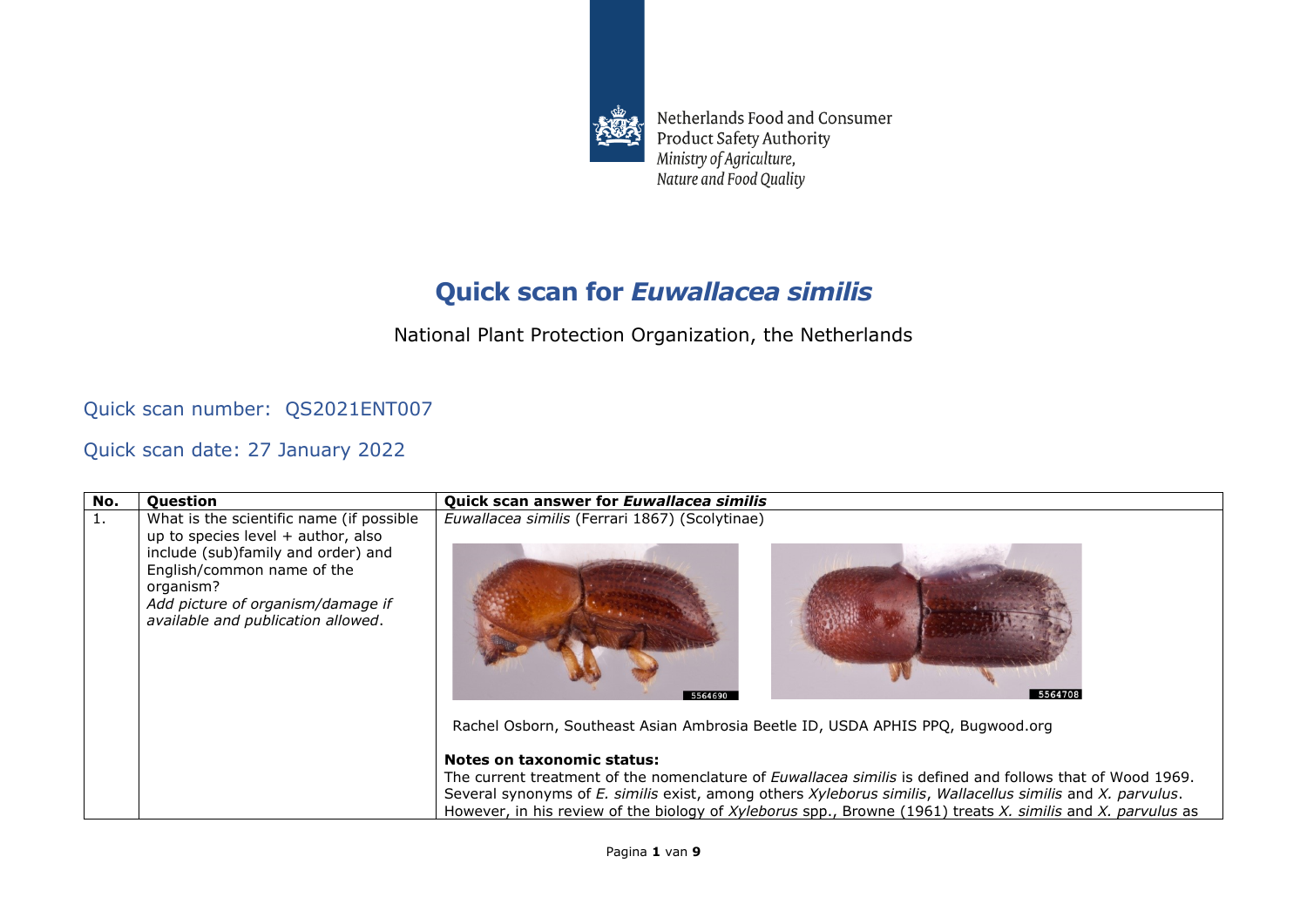| No. | Question                                                                                                                                                                  |                  | Quick scan answer for Euwallacea similis                                                                                                                                                                                                                                                                                                                                                                                                                                                                                                                                                                                                                                                                                                                                                                                                                                                                                                                  |
|-----|---------------------------------------------------------------------------------------------------------------------------------------------------------------------------|------------------|-----------------------------------------------------------------------------------------------------------------------------------------------------------------------------------------------------------------------------------------------------------------------------------------------------------------------------------------------------------------------------------------------------------------------------------------------------------------------------------------------------------------------------------------------------------------------------------------------------------------------------------------------------------------------------------------------------------------------------------------------------------------------------------------------------------------------------------------------------------------------------------------------------------------------------------------------------------|
|     |                                                                                                                                                                           |                  | separate species. When referring to Browne (1961), information is therefore pooled from $X$ . parvulus and $X$ .<br>similis as E. similis. Moreover the information throughout this quick scan has been gathered from all species<br>reported as synonyms of E. similis by Atkinson (2021).                                                                                                                                                                                                                                                                                                                                                                                                                                                                                                                                                                                                                                                               |
| 2.  | What prompted this quick scan?<br>Organism detected in produce for<br>import, export, in cultivation, nature,<br>mentioned in publications, e.g. EPPO<br>alert list, etc. |                  | In March and in April 2021, the species was found (a single individual in both cases) in a commercial<br>greenhouse growing (sub)tropical plants. Both individuals were collected during inspections carried out as<br>part of an eradication program against Euwallacea fornicatus s.l. (EPPO 2021a). One individual was found in<br>a generic Scolytinae trap (cross-vane traps with ethanol as bait), whereas the other was found walking on a<br>plant. E. similis, being a non-European Scolytinae, is currently regulated as quarantaine-organism in the EU<br>but as far as we known, no risk assessment is available for the EU.                                                                                                                                                                                                                                                                                                                  |
| 3.  | What is the current area of<br>distribution?                                                                                                                              |                  | E. similis is presumably native to Asia and the Pacific from Pakistan to the Solomon Islands. It has been<br>introduced into Africa, the USA (Florida, Mississippi and Texas) and various islands in Oceania (Beucke,<br>2018; Browne, 1961; EPPO, 2021b; Haack & Rabaglia, 2013; Rabaglia et al., 2006; Setiawan et al., 2018;<br>Smith et al., 2019; Wood, 2007). There is uncertainty about its presence in South and Central America. It<br>may be present in Costa Rica as Wood (2007) mentions intercepted specimen from a virgin forest:<br>"Intercepted specimens were examined from Mexico, Costa Rica (in virgin forest), Panama, Brazil (Deyr.,<br>Chapuis Collection), Venezuela (Coche, Deyr., Chapuis Collection)". In other countries in Central and South<br>America, the species may only have been intercepted (Wood 2007). More specifically the species has been<br>reported to be present on the following continents and countries: |
|     |                                                                                                                                                                           |                  | Africa: Cameroon, Kenya, Madagascar, Mauritania, Mauritius, Seychelles, Tanzania.<br>Asia: Burma, China, Taiwan, Cocos Islands, India, Indonesia, Malaysia, Nepal, Philippines, Sri Lanka,<br>Thailand, Java, Borneo, Vietnam, Japan, Jordan.<br>Oceania: Australia, Fiji, Micronesia, Papua New Guinea,<br>North America: Costa Rica (uncertain: see text), United States of America (continental USA and Hawaii).                                                                                                                                                                                                                                                                                                                                                                                                                                                                                                                                       |
|     |                                                                                                                                                                           | and Mississippi. | In the USA, the species has first been found in Houston (Texas) in 2002, where it appears to be established<br>(Rabaglia et al. 2006; Haack and Rabaglia 2013). Additionally, Atkinson (2021) mentions records in Florida                                                                                                                                                                                                                                                                                                                                                                                                                                                                                                                                                                                                                                                                                                                                 |
| 4.  | What are the hostplants?                                                                                                                                                  |                  | Browne (1961) mentions host records in 28 plant families from the Malayan Archipelago, Australia and<br>Pacific regions, but does not list individual species within each family. Table 1. contains a list of species<br>assembled from different studies (Atkinson, 2021, Anonymous 2021a, Browne 1961, Rabaglia et al. 2006,<br>Beaver 1987, Beaver et al. 2014., Bernard et al. 2018., Setiawan et al. 2018., Lynn et al. 2021).                                                                                                                                                                                                                                                                                                                                                                                                                                                                                                                       |
|     |                                                                                                                                                                           |                  | Table 1. Recorded host plants of Euwallacea similis*.                                                                                                                                                                                                                                                                                                                                                                                                                                                                                                                                                                                                                                                                                                                                                                                                                                                                                                     |
|     |                                                                                                                                                                           | Family           | <b>Species</b>                                                                                                                                                                                                                                                                                                                                                                                                                                                                                                                                                                                                                                                                                                                                                                                                                                                                                                                                            |
|     |                                                                                                                                                                           | Anacardiaceae    | Anacardium excelsum, Anacardium occidentale, Mangifera indica                                                                                                                                                                                                                                                                                                                                                                                                                                                                                                                                                                                                                                                                                                                                                                                                                                                                                             |
|     |                                                                                                                                                                           | Annonaceae       | Unidentified sp.                                                                                                                                                                                                                                                                                                                                                                                                                                                                                                                                                                                                                                                                                                                                                                                                                                                                                                                                          |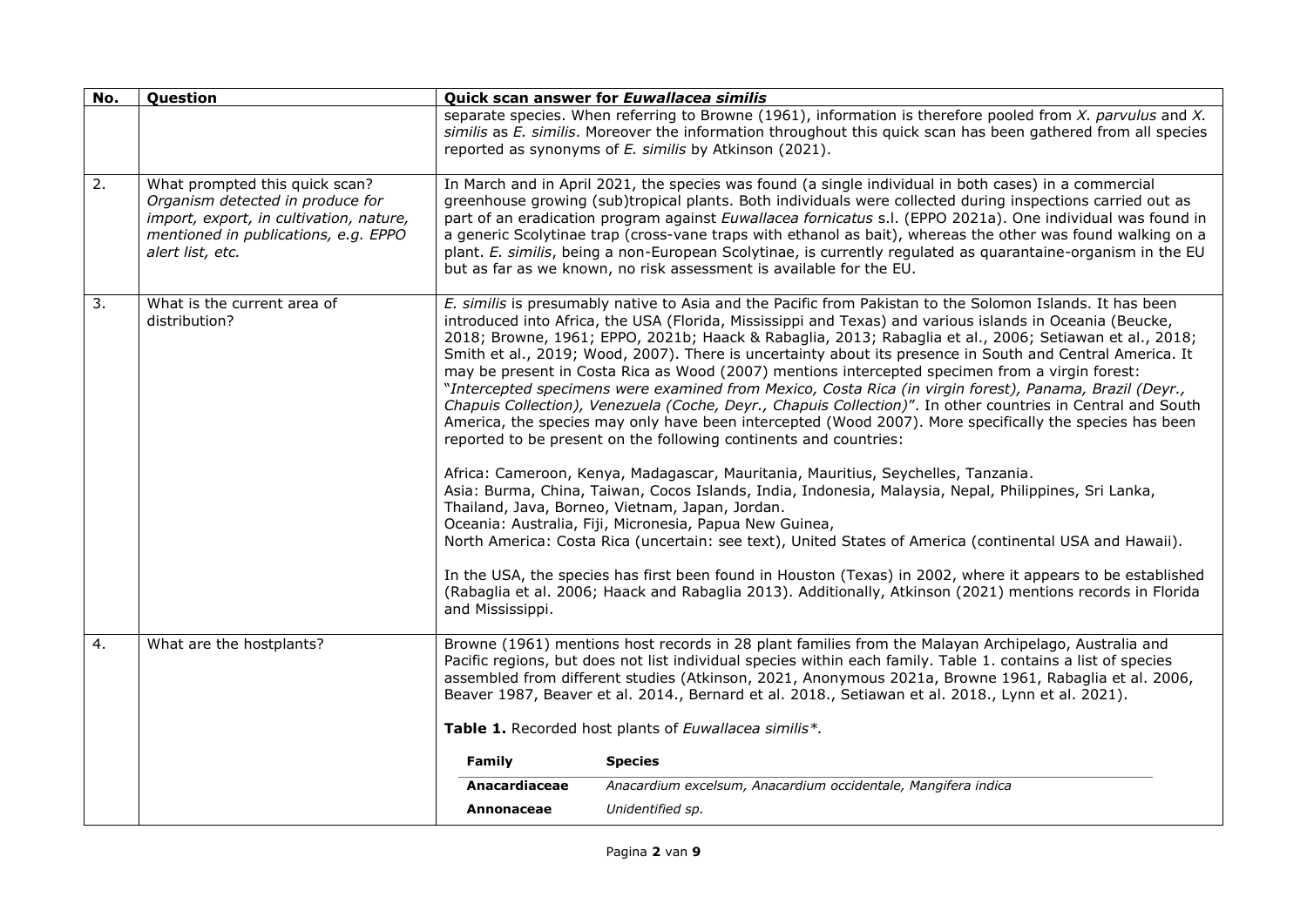| No. | Question |                                      | Quick scan answer for Euwallacea similis                                                                                                                                                                              |
|-----|----------|--------------------------------------|-----------------------------------------------------------------------------------------------------------------------------------------------------------------------------------------------------------------------|
|     |          | Apocynaceae                          | Alstonia spathulata                                                                                                                                                                                                   |
|     |          | Araliaceae                           | Arthrophyllum diversifolium                                                                                                                                                                                           |
|     |          | <b>Araucariaceae</b>                 | Agathis                                                                                                                                                                                                               |
|     |          | Arecaceae                            | Cocos                                                                                                                                                                                                                 |
|     |          | <b>Burseraceae</b>                   | Boswellia serratar                                                                                                                                                                                                    |
|     |          | Combretaceae                         | Terminalia bellirica                                                                                                                                                                                                  |
|     |          | <b>Dipterocarpaceae</b>              | Dipterocarpus baudii, Dryobalanops aromatica, Shorea leprosula, Shorea robusta                                                                                                                                        |
|     |          | <b>Elaeocarpaceae</b>                | Elaeocarpus petiolatus, Eleaocarpus sp.                                                                                                                                                                               |
|     |          | Euphorbiaceae                        | Hevea brasiliensis, Manihot glaziovii                                                                                                                                                                                 |
|     |          | <b>Fabaceae</b><br><b>Guttiferae</b> | Acacia crassicarpa, Albizzia falcata, Erythrina subumbrans, Falcataria moluccana,<br>Intsia palembanica, Pterocarpus indicus                                                                                          |
|     |          |                                      | Calophyllum sp., Garcinia sp.                                                                                                                                                                                         |
|     |          | Lamiaceae                            | Tectona grandis, Vitex pubescens                                                                                                                                                                                      |
|     |          | Leguminosae                          | unknown                                                                                                                                                                                                               |
|     |          | <b>Malvaceae</b>                     | Theobroma cacao, Durio zibethinus                                                                                                                                                                                     |
|     |          | <b>Moraceae</b>                      | Ficus, Ficus religiosa                                                                                                                                                                                                |
|     |          | <b>Myrtaceae</b>                     | Syzygium cumini, Eugenia sp.                                                                                                                                                                                          |
|     |          | Pinaceae                             | Pinus caribaea hondurensis                                                                                                                                                                                            |
|     |          | Rhamnaceae                           | Alphitonia, Alphitonia brasiliensis                                                                                                                                                                                   |
|     |          | Rhizophoraceae                       | Bruguiera parviflora, Pellacalyx saccardiana, Rhizophora mucronata                                                                                                                                                    |
|     |          | Rubiaceae                            | Coffea arabica                                                                                                                                                                                                        |
|     |          | <b>Sapindaceae</b>                   | Pometia pinnata                                                                                                                                                                                                       |
|     |          | <b>Sterculiaceae</b>                 | Sterculia macrophylla                                                                                                                                                                                                 |
|     |          | <b>Styracaceae</b>                   | Styrax benzoin                                                                                                                                                                                                        |
|     |          | <b>Theaceae</b>                      | Camellia sinensis                                                                                                                                                                                                     |
|     |          | <b>Urticaceae</b>                    | Artocarpus polyphema, Artocarpus sp., Artocarpus integer, Artocarpus scortechinii                                                                                                                                     |
|     |          | these species are host plants.       | * - Some of the above records come from studies where authors concluded on host plant status based on<br>trapping carried out in pure stands of a plant species. These records may rather imply but do not prove that |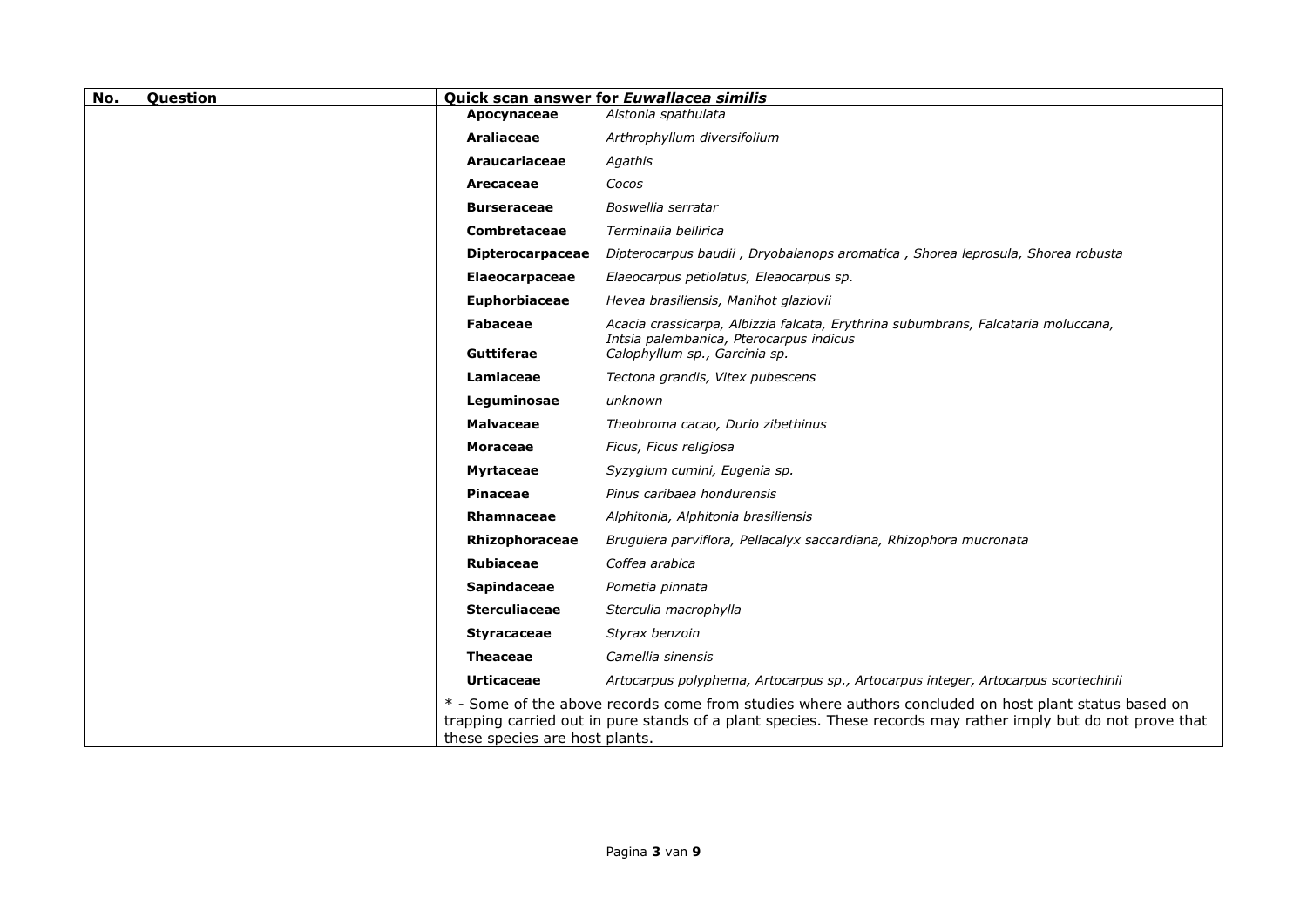| $\overline{5}$ . | was | Hulcr & Stelinski (2017) have defined three distinct modes of ambrosia beetle damage:                                                                                                                                     |
|------------------|-----|---------------------------------------------------------------------------------------------------------------------------------------------------------------------------------------------------------------------------|
|                  |     | "association with a virulent tree pathogen",<br>(i)                                                                                                                                                                       |
|                  |     | "mass accumulation on stressed trees", and<br>(ii)                                                                                                                                                                        |
|                  |     | "structural damage" (including staining) of freshly sawn timber.<br>(iii)                                                                                                                                                 |
|                  |     | Below, these different modes of damage are discussed for E. similis.                                                                                                                                                      |
|                  |     |                                                                                                                                                                                                                           |
|                  |     | Mode (i): Association with a virulent pathogen                                                                                                                                                                            |
|                  |     | E. similis may transmit plant pathogenic fungi. Browne (1961) refers to Sharples (1918) who documented                                                                                                                    |
|                  |     | that Xyleborus parvulus (= E. similis) was a suspected vector of Ustulina (=Kretzschmaria) zonata, a                                                                                                                      |
|                  |     | pathogen causing "collar - rot" of the rubber tree (Hevea brasiliensis) in Malaya (currently Malaysia).                                                                                                                   |
|                  |     | Sharples (1918) explains that X. parvulus was first mentioned attacking a large number of trees of H.                                                                                                                     |
|                  |     | brasiliensis within a single district in 1909. Borer damage always concentrated on damaged trees, that were<br>either pollarded or were in a thinned out area. Although subsequent experiments showed a clear correlation |
|                  |     | between pathogen vectoring and disease development, the exclusive role of X. parvulus as a vector                                                                                                                         |
|                  |     | remained unclear. Browne (1961) also points out that the species is never a primary borer and apparently                                                                                                                  |
|                  |     | shows no particular attraction to Hevea being less abundant than some other "Scolytids and Platypodids"                                                                                                                   |
|                  |     | that attack the tree. Browne (1961) proceeds and concludes that the importance of X. parvulus as a vector                                                                                                                 |
|                  |     | is probably at most a minor and sporadic one.                                                                                                                                                                             |
|                  |     |                                                                                                                                                                                                                           |
|                  |     | Balasundaran & Sankaran (1991) observed dieback and mortality among teak (Tectona grandis) trees in                                                                                                                       |
|                  |     | Southern India caused by Fusarium solani. The trees were infested by E. similis from which the pathogen                                                                                                                   |
|                  |     | was isolated. The number of trees involved was, however, small (16 after 2 years) (CABI, 2019).                                                                                                                           |
|                  |     | Recently, four fungal mutualists associated with E. similis have been identified, specifically Fusarium                                                                                                                   |
|                  |     | rekanum, F. akasia, F. awan and F. mekan (Lynn et al. 2021). At least some of these Fusarium species                                                                                                                      |
|                  |     | appeared not to be associated to a single ambrosia beetle species. Both E. similis and E. perbrevis (the tea                                                                                                              |
|                  |     | shot hole borer from the E. fornicatus complex) attack Acacia crassicarpa, and two of the fungal mutualists                                                                                                               |
|                  |     | (F. rekanum and F. akasia) were associated with both Euwallacea species (Lynn et al. 2021). Other isolates                                                                                                                |
|                  |     | were found to be associated with either one of the two Euwallacea species (Lynn et al. 2021). A subsequent                                                                                                                |
|                  |     | study showed that although the two isolates of F. rekanum resulted in lesions in the heartwood, these were                                                                                                                |
|                  |     | relatively small suggesting weak pathogenicity of these isolates in A. crassicarpa (Lynn et al. 2020).                                                                                                                    |
|                  |     | In conclusion, there are insufficient data to conclude that E. similis causes economic impact by vectoring a                                                                                                              |
|                  |     | virulent pathogen.                                                                                                                                                                                                        |
|                  |     |                                                                                                                                                                                                                           |
|                  |     |                                                                                                                                                                                                                           |
|                  |     | Mode (ii): Mass accumulation on stressed trees                                                                                                                                                                            |
|                  |     | E. similis has been reported as a secondary pest that attacks trees that are weakened or stressed. Under the                                                                                                              |
|                  |     | synonym X. parvulus, Browne (1961) mentions that this species is never a primary borer, is not particularly                                                                                                               |
|                  |     | attracted to Hevea (rubber tree) and is not one of the most frequent bark beetles attacking this tree species.                                                                                                            |
|                  |     | In addition, Lynn et al. (2021) mention that they only found E. similis in trees that were also infested by E.                                                                                                            |
|                  |     | perbrevis, supporting the notion that (on this host plant) E. similis is a secondary invader that attacks                                                                                                                 |
|                  |     | weakened and already infested trees.                                                                                                                                                                                      |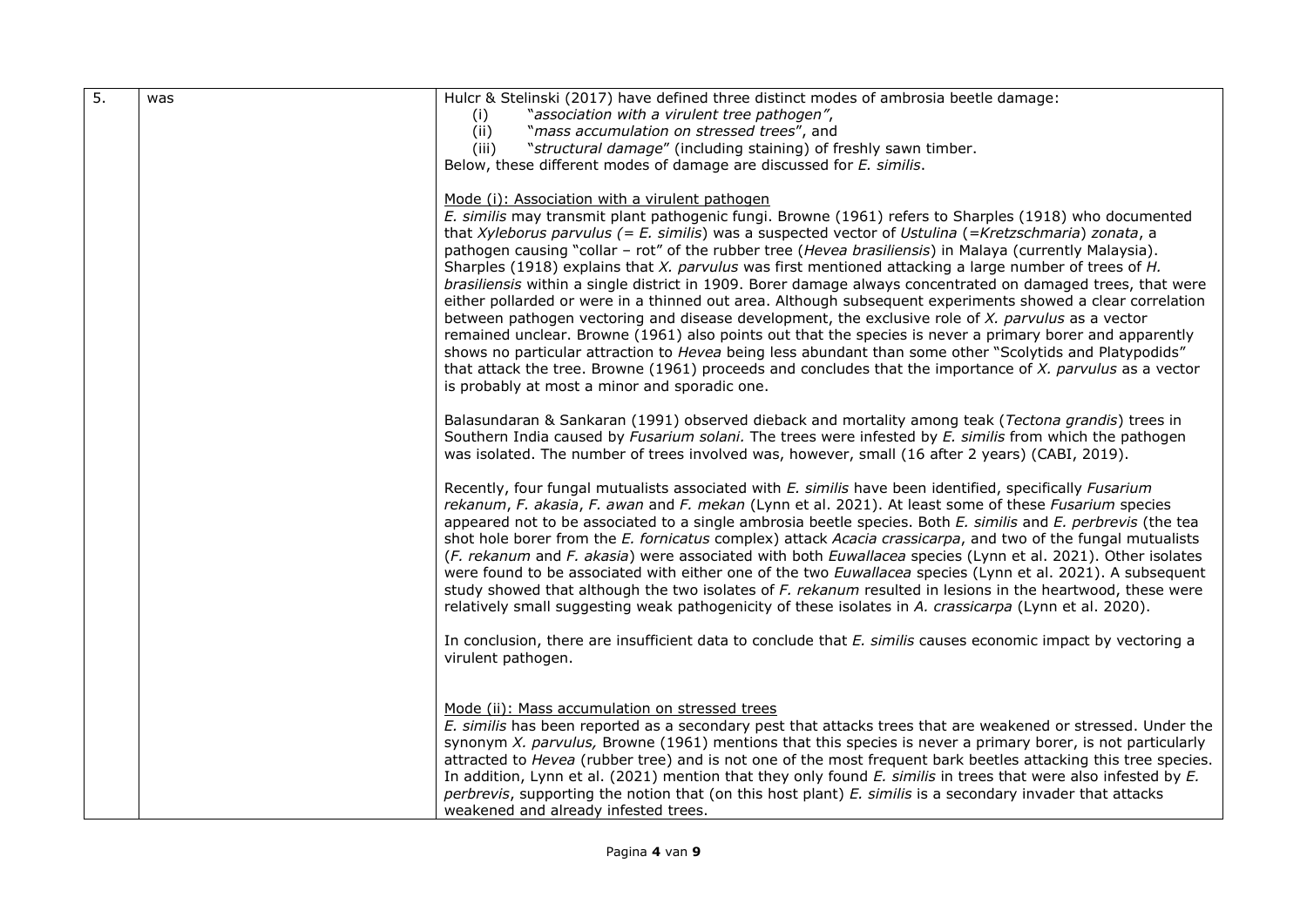|    |                                                                                                                                                                                                                                           | In conclusion, E. similis has not been reported causing economic damage as a primary attacker of stressed<br>trees.                                                                                                                                                                                                                                                                                                                 |
|----|-------------------------------------------------------------------------------------------------------------------------------------------------------------------------------------------------------------------------------------------|-------------------------------------------------------------------------------------------------------------------------------------------------------------------------------------------------------------------------------------------------------------------------------------------------------------------------------------------------------------------------------------------------------------------------------------|
|    |                                                                                                                                                                                                                                           | Mode (iii): Structural damage<br>Browne (1961) mentions that the species has been collected from unhealthy, dead and cut trees, and from<br>charred stumps, whereas the beetle has not been observed attacking sawn unseasoned timber.                                                                                                                                                                                              |
|    |                                                                                                                                                                                                                                           | According to CABI (2019), E. similis is very common in felled timber in the region from India to the Solomon<br>Islands. This region has mainly a tropical climate (Köppen Geiger classification; Beck et al, 2018).                                                                                                                                                                                                                |
|    |                                                                                                                                                                                                                                           | Mathew (1982) reported on a survey of beetles in stored timber in Kerala, India. They mention E. similis<br>together with 8 other wood borings species as the most important species damaging the wood. The relative<br>importance of E. similis varied among wood species.                                                                                                                                                         |
|    |                                                                                                                                                                                                                                           | Sittichaya & Beaver (2009) investigated wood boring beetles in the wood of cut rubber trees (sawn wood<br>and piled timber) in areas around the Gulf of Thailand. E. similis was found in a few cases (0.8% of the<br>beetles found concerned E. similis). The species was not found in piled timber.                                                                                                                               |
|    |                                                                                                                                                                                                                                           | No reports have been found on structural damage of freshly sawn timber in areas where E. similis has been<br>introduced (e.g. the USA).                                                                                                                                                                                                                                                                                             |
|    |                                                                                                                                                                                                                                           | Additional information: the species is not highly size-selective, but most frequently found in stems of about 8<br>to 25 cm in diameter, exceptionally as thin as 4 cm (Browne 1961).                                                                                                                                                                                                                                               |
|    |                                                                                                                                                                                                                                           | In conclusion, E. similis causes structural damage to wood of several wood species in tropical areas in its<br>native area of distribution.                                                                                                                                                                                                                                                                                         |
| 6. | Assess the probability of establishment<br>in the Netherlands (NL) (i.e. the<br>suitability of the environment for<br>establishment).<br>a. In greenhouses<br>b. Outdoors<br>c. Otherwise (e.g. storage facilities,<br>human environment) | See Question 7 (no detailed assessment made for the Netherlands).                                                                                                                                                                                                                                                                                                                                                                   |
| 7. | Assess the probability of establishment<br>in the EU (i.e. the suitability of the<br>environment for establishment).                                                                                                                      | The species is present in areas that are (sub)tropical. According to the Köppen Geiger climate classification<br>these regions include a wide range of (sub)tropical climates, from humid tropical rainforest and monsoon<br>climates, to tropical savanna, to semi - arid hot and cold desert climate (e.g. Texas). Based on this<br>information, climatic conditions in (parts of) southern EU may be suitable for establishment. |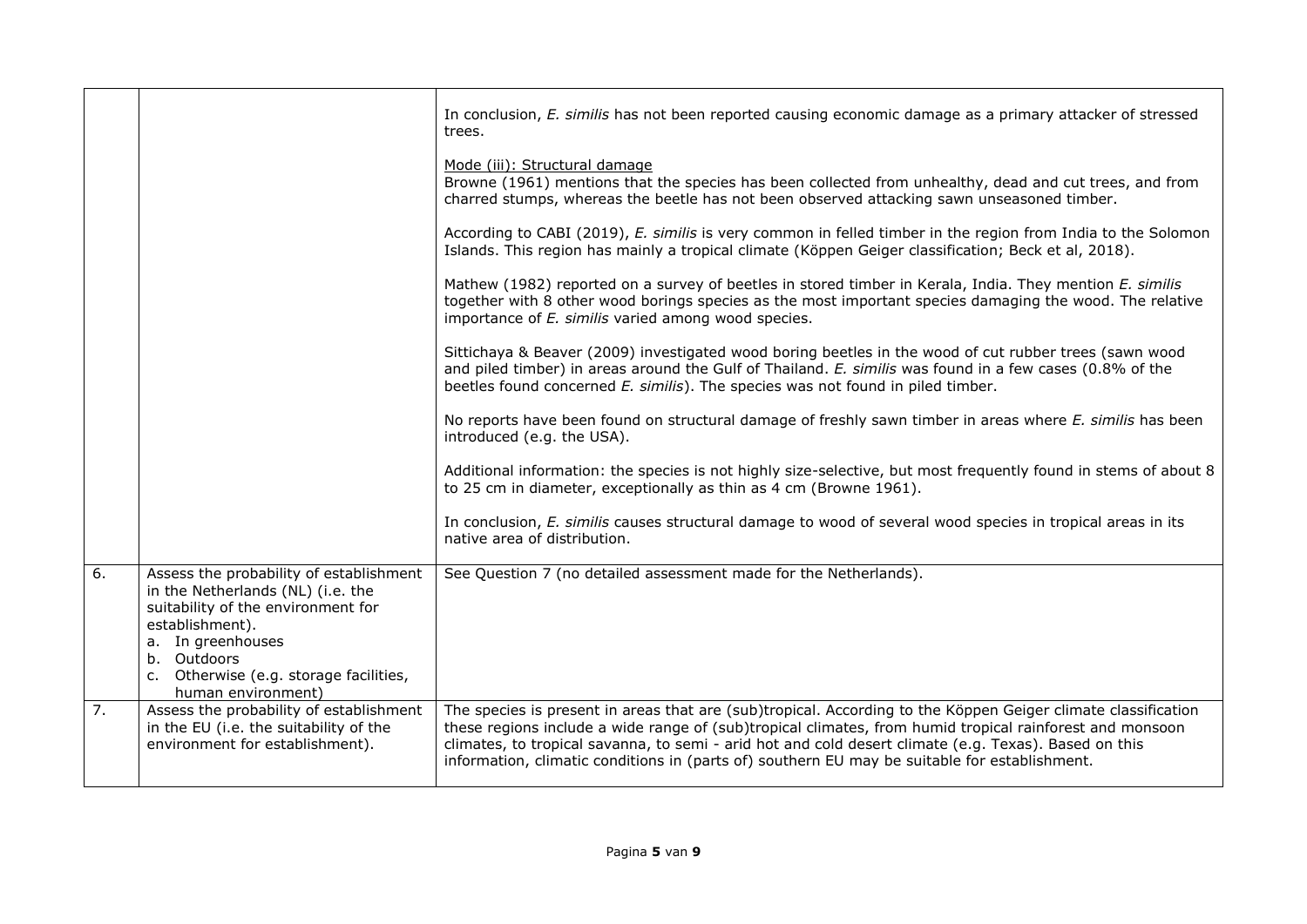| $\overline{8}$ . | What are the possible pathways that<br>can contribute to spread of the<br>organism after introduction? How rapid<br>is the organism expected to spread (by<br>natural dispersal and human activity)?                                                                                    | E. similis may especially spread with trade of wood and woody plants. It may also hitchhike on plant<br>material as it has been intercepted at Australian points of entry on cut flower and foliage consignments<br>(Anonymous 2021b).<br>Estimates of natural spread distances are lacking. The dispersal of the related species E. fornicatus s.l. has<br>been previously quantified and may provide some insight. In mark release recapture experiments in avocado<br>orchards, Owens et al. (2019) found most (80%) of the recaptured E. fornicatus s.l. beetles within 30-35 m<br>of the release point. Additional flight - mill tests in the laboratory showed an average total flight distance of<br>81.0 m in 24 h (with a maximum at 400 m). These estimates of daily dispersal capacity suggest substantial<br>potential for annual spread.                                                                                                                                                                                                                                                                                                                                                                                                                                                                                                                                                                                                                                                                                                                                                                                                                                              |
|------------------|-----------------------------------------------------------------------------------------------------------------------------------------------------------------------------------------------------------------------------------------------------------------------------------------|----------------------------------------------------------------------------------------------------------------------------------------------------------------------------------------------------------------------------------------------------------------------------------------------------------------------------------------------------------------------------------------------------------------------------------------------------------------------------------------------------------------------------------------------------------------------------------------------------------------------------------------------------------------------------------------------------------------------------------------------------------------------------------------------------------------------------------------------------------------------------------------------------------------------------------------------------------------------------------------------------------------------------------------------------------------------------------------------------------------------------------------------------------------------------------------------------------------------------------------------------------------------------------------------------------------------------------------------------------------------------------------------------------------------------------------------------------------------------------------------------------------------------------------------------------------------------------------------------------------------------------------------------------------------------------------------------|
| 9.               | Provide an assessment of the type and<br>amount of direct and indirect damage<br>(e.g. lower quality, lower production,<br>export restrictions, threat to<br>biodiversity, etc.) likely to occur if the<br>organism would become established in<br>NL and the EU, respectively?         | E. similis causes structural damage to sawn wood of various tree species in tropical areas in its native area<br>of distribution. In the EU, the species may not significantly contribute to damage of sawn wood caused by<br>wood borers due to the less favourable climate (not tropical). Clear evidence of other economic impacts have<br>not been found. It has been introduced outside its native area without any reports of economic damage.<br>Therefore, E. similis may not cause significant economic impacts if it were to become introduced into the EU.<br>The uncertainty of this assessment is, however, high:<br>the species is polyphagous and it is difficult to predict to which extent it will attack stressed trees and<br>sawn wood in the EU because of other tree species/genotypes that are present/prevalent than in its<br>the current area of distribution.<br>in addition, E. similis is related to E. fornicatus sensu lato. This species has in combination with the<br>fungus Neocosmospora euwallacea (syn. Fusarium euwallacea) emerged in the USA, Israel and South<br>Africa as a damaging pest of avocado and urban trees following its introduction (Mendel et al., 2021).<br>E. similis has been found associated with four fungal species belonging to the same Ambrosia<br>Fusarium Clade as Fusarium (Neocosmospora) euwallacea (Lynn et al., 2021). These species are not<br>known as aggressive pathogens in Acacia crassicarpa, but may interact differently with other host<br>species of E. similis. In general, there is little information on the (pathogenicity) of fungi that can be<br>associated with E. similis and other ambrosia beetles. |
| 10.              | Has the organism been detected on/in<br>a product other than plants for planting<br>(e.g. cut flowers, fruit, vegetables)?<br>If "no", go to question 12                                                                                                                                | <b>No</b>                                                                                                                                                                                                                                                                                                                                                                                                                                                                                                                                                                                                                                                                                                                                                                                                                                                                                                                                                                                                                                                                                                                                                                                                                                                                                                                                                                                                                                                                                                                                                                                                                                                                                          |
| 11.              | If the organism has been found on/in a<br>product other than plants for planting<br>(e.g. cut flowers, fruit, vegetables),<br>what is the probability of introduction<br>(entry + establishment)?<br>Only to be answered in case of an<br>interception or a find.<br>Additional remarks | <b>NA</b><br>• E. similis is listed in the U.S. Regulated Plant Pest List (APHIS, 2020).                                                                                                                                                                                                                                                                                                                                                                                                                                                                                                                                                                                                                                                                                                                                                                                                                                                                                                                                                                                                                                                                                                                                                                                                                                                                                                                                                                                                                                                                                                                                                                                                           |
| 12.              |                                                                                                                                                                                                                                                                                         |                                                                                                                                                                                                                                                                                                                                                                                                                                                                                                                                                                                                                                                                                                                                                                                                                                                                                                                                                                                                                                                                                                                                                                                                                                                                                                                                                                                                                                                                                                                                                                                                                                                                                                    |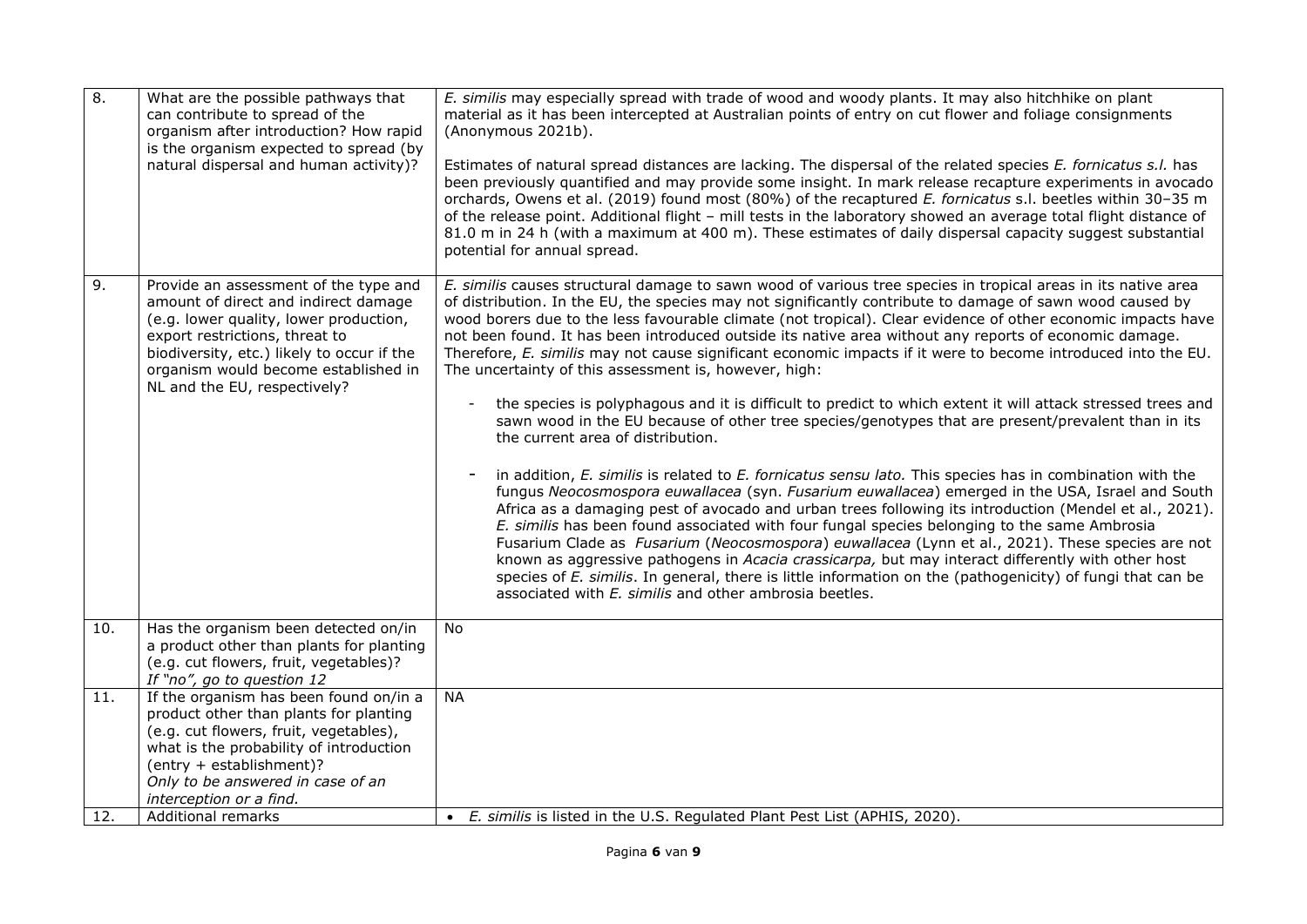|     |            | • E. similis has got 'Pest Rating A' for California: "pests of the agricultural industry or environment which<br>score high and are not known to occur or under official control in the State of California". However, the<br>risk assessment also states: "There is a lack of evidence that E. similis is having economic or<br>environmental impacts in the United States, where this species is apparently established in Florida,<br>Mississippi, and TexasThere do not appear to be any reports of E. similis having an environmental<br>impact anywhere in the worldThere is no evidence Euwallacea similis causes economic or environmental<br>damage anywhere it is known to have been introduced. However, it seems that a cautious approach is<br>best with possible forest pests" (Beucke, 2018).                                                                                                                                                                                                                                                                                                                                                                                                                                                                                                                                                                                                                                                                                                                                                                                                                                                                                                                                                                                                                                                                                                                                                                                                                                                                                                                                                                                                                                                                                                                                                                                                                                                                                                                                                                                                                                                                                              |
|-----|------------|-----------------------------------------------------------------------------------------------------------------------------------------------------------------------------------------------------------------------------------------------------------------------------------------------------------------------------------------------------------------------------------------------------------------------------------------------------------------------------------------------------------------------------------------------------------------------------------------------------------------------------------------------------------------------------------------------------------------------------------------------------------------------------------------------------------------------------------------------------------------------------------------------------------------------------------------------------------------------------------------------------------------------------------------------------------------------------------------------------------------------------------------------------------------------------------------------------------------------------------------------------------------------------------------------------------------------------------------------------------------------------------------------------------------------------------------------------------------------------------------------------------------------------------------------------------------------------------------------------------------------------------------------------------------------------------------------------------------------------------------------------------------------------------------------------------------------------------------------------------------------------------------------------------------------------------------------------------------------------------------------------------------------------------------------------------------------------------------------------------------------------------------------------------------------------------------------------------------------------------------------------------------------------------------------------------------------------------------------------------------------------------------------------------------------------------------------------------------------------------------------------------------------------------------------------------------------------------------------------------------------------------------------------------------------------------------------------------|
| 13. | References | Anonymous, 2011. Ambrosia beetles, white frass on boles. Forest Health Protection Rocky Mountain Region.<br>Beschikbaar online: https://www.fs.usda.gov/Internet/FSE_DOCUMENTS/stelprdb5349704.pdf<br>Anonymous 2021a. CABI Plantwise Knowledge Bank<br>https://www.plantwise.org/knowledgebank/datasheet/57175#DistributionSection. accessed on 2021-11-<br>03.<br>Anonymous 2021b. Department of Agriculture, Water and the Environment, Final Pest Risk Analysis for Cut<br>Flower and Foliage Imports-Part 2, Department of Agriculture, Water and the Environment, Canberra,<br>Australia. p 122. https://www.awe.gov.au/sites/default/files/documents/final-report-cut-flowers-foliage-<br>imports-part-2.pdf<br>APHIS, 2020. U.S. Regulated Plant Pest List [Web page]. Animal and Plant Health Inspection Service, U.S.<br>Department of Agriculture. Available online:<br>https://www.aphis.usda.gov/aphis/ourfocus/planthealth/import-information/rppl [Accessed: 15-11-<br>2021].<br>Atkinson T, 2021. Bark and ambrosia beetles of the Americas [Web page]. Available online:<br>http://www.barkbeetles.info [Accessed: 11-10-2021].<br>Balasundaran M, Sankaran KV 1991. Fusarium solani associated with stem canker and die-back of teak in<br>southern India. Indian Forester. 117, 147-149.<br>Beaver RA 1987. Bark and ambrosia beetles (Coleoptera: Scolytidae) newly recorded from Fiji, and their<br>potential economic importance. S. Pac. J. Nat. Sci. 9, 1-7.<br>Beaver RA, Sittichaya W and Liu L-Y 2014. A Synopsis of the Scolytine Ambrosia Beetles of Thailand<br>(Coleoptera: Curculionidae: Scolytinae). Zootaxa 3875, 001-082.<br>http://dx.doi.org/10.11646/zootaxa.3875.1.1<br>Beck HE, Zimmermann NE, McVicar TR, Vergopolan N, Berg A & Wood EF, 2018. Present and future Köppen-<br>Geiger climate classification maps at 1-km resolution. Scientific data, 5, 1-12<br>Bernard J, Ewing CP and Messing RH 2018. The structure and phenology of non-native Scolytine beetle<br>communities in coffee plantations on Kaua'i. Insects. Insects 2018, 9, 123; doi:10.3390/insects9040123.<br>Beucke K, 2018. California Pest Rating for Ambrosia Beetle   Euwallacea similis (Ferrari) Coleoptera:<br>Curculionidae: Scolytinae [webpagina]. Available online: https://blogs.cdfa.ca.gov/Section3162/?p=5547<br>[Accessed: 16-11-2021].<br>Browne FG 1961. The biology of Malayan Scolytidae and Platypodidae. Malyan Forest Records. No. 22. 255<br>pages. pp 100 - 174.<br>CABI, 2019. Datasheet Xyleborus similis. Invasive Species Compendium. CAB International. Available online:<br>https://www.cabi.org/isc/datasheet/57175#todistribution [Accessed 19-11-2021]. |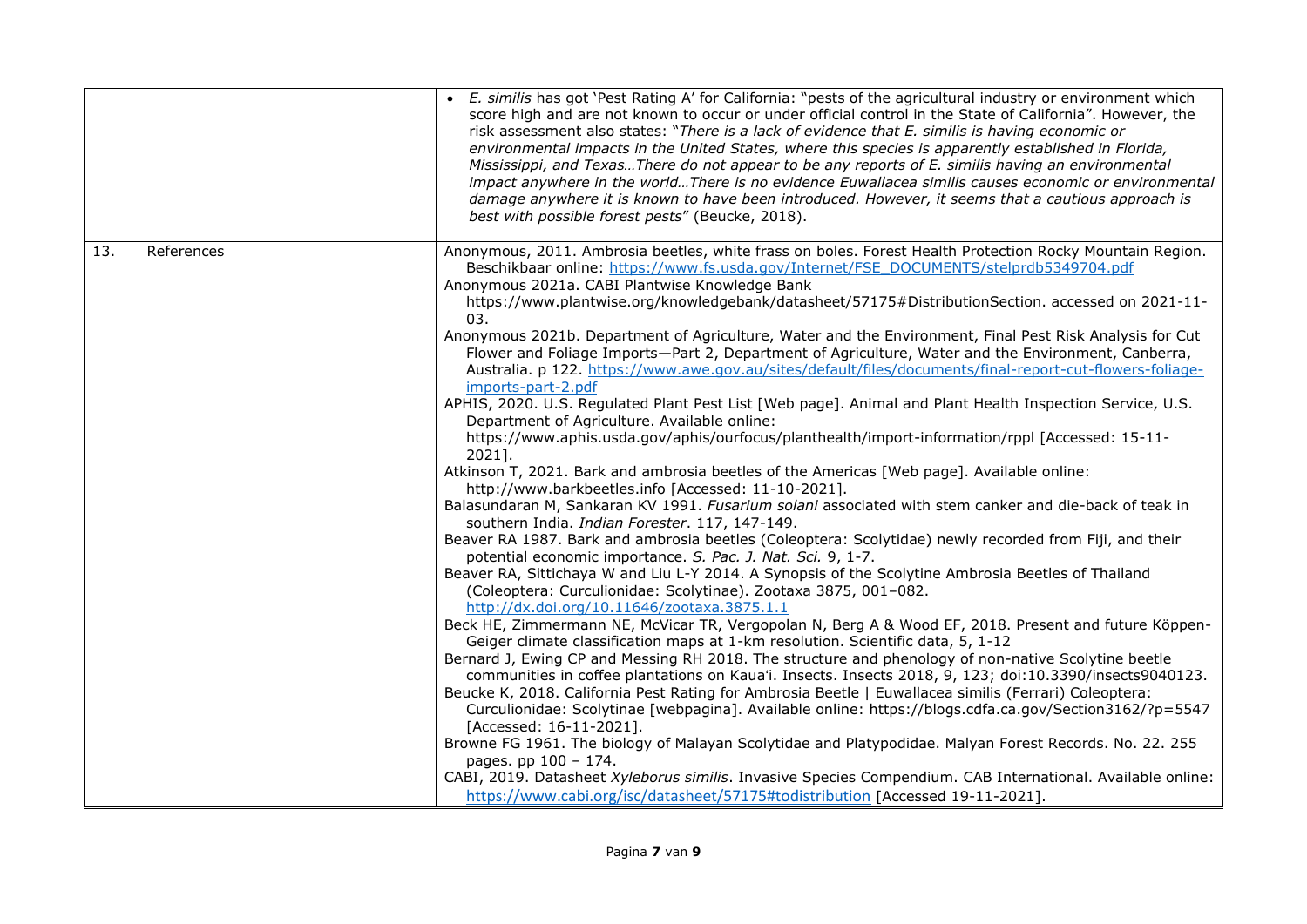| EFSA-Panel-on-Plant-Health, Bragard C, Dehnen-Schmutz K, Di Serio F, Gonthier P, Jacques M-A, Jaques       |
|------------------------------------------------------------------------------------------------------------|
| Miret JA, Justesen AF, MacLeod A, Magnusson CS, Navas-Cortes JA, Parnell S, Potting R, Reignault PL,       |
| Thulke H-H, Van der Werf W, Civera AV, Yuen J, Zappalà L, Grégoire J-C, Kertész V, Streissl F & Milonas    |
| P, 2020. Pest categorisation of non-EU Scolytinae of coniferous hosts. EFSA Journal, 18 (1), e05934.       |
| Available online: https://doi.org/10.2903/j.efsa.2020.5934                                                 |
| EPPO 2021a. EPPO Reporting Service no. 04 - 2021 Num. article: 2021/078.                                   |
| https://gd.eppo.int/reporting/article-7017                                                                 |
| EPPO, 2021b. Euwallacea similis. EPPO Global Database (available online). https://qd.eppo.int/taxon/XYLBSI |
| GBIF_2021_Wallacellus similis (Ferrari, 1867) in Hulcr J, Rycroft S. Xyleborini Ambrosia Beetles.          |
| Scratchpads. Checklist dataset https://doi.org/10.15468/5ygrsl accessed via GBIF.org on 2021-11-03.        |
| https://www.gbif.org/species/114067087                                                                     |
| Gnanaharan R, Sudheendrakumar VV & Nair KSS, 1985. Protection of cashew wood in storage against insect     |
| borers. Material und Organismen, 20, 65-74.                                                                |
| https://library.wur.nl/WebQuery/rduser/ezproxy?url=https://ovidsp.ovid.com/ovidweb.cgi?T=JS&CSC=Y          |
| &NEWS=N&PAGE=fulltext&D=caba2&AN=19860534634                                                               |
| Haack RA and Rabaglia RJ 2013. Exotic Bark and Ambrosia Beetles in the USA: Potential and Current          |
| Invaders. Potential Invasive Pests of Agricultural Crops (ed. Peña JE). © CAB International. pp 496.       |
| Hulcr J & Stelinski LL, 2017. The ambrosia symbiosis: from evolutionary ecology to practical management.   |
| Annual Review of Entomology, 62, 285-303.                                                                  |
| Lynn KMT, Wingfield MJ, Duran A, Marincowitz S, Oliveira LSS, de Beer ZW and Barnes I 2020. Euwallacea     |
| perbrevis (Coleoptera: Curculionidae: Scolytinae), a confirmed pest on Acacia crassicarpa in Riau,         |
| Indonesia, and a new fungal symbiont; Fusarium rekanum sp. nov. Antonie van Leeuwenhoek. 113, 803-         |
| 823. https://doi.org/10.1007/s10482-020-01392-8.                                                           |
| Lynn KMT, Wingfield MJ, Durán A, Oliveira LSS, de Beer ZW & Barnes I 2021. Novel Fusarium mutualists of    |
| two Euwallacea species infesting Acacia crassicarpa in Indonesia, Mycologia, DOI:                          |
| 10.1080/00275514.2021.1875708                                                                              |
| Mendel Z, Lynch SC, Eskalen A, Protasov A, Maymon M & Freeman S, 2021. What determines host range          |
| and reproductive performance of an invasive ambrosia beetle Euwallacea fornicatus; lessons from Israel     |
| and California. Frontiers in Forests and Global Change, 4, 29.                                             |
| Mathew G, 1982. A survey of beetles damaging commercially important stored timber in Kerala. (Final report |
| of the Research project Entom. 07/79, January 1979 to June 1981). Beschikbaar online:                      |
| https://library.wur.nl/WebQuery/rduser/ezproxy?url=https://ovidsp.ovid.com/ovidweb.cgi?T=JS&CSC=Y          |
| &NEWS=N&PAGE=fulltext&D=caba1&AN=19830507430                                                               |
| Ohno S 1990. Studies on Scolytidae and Platypodidae (Coleoptera) found on imported logs at Japanese ports  |
| II Keys to the Species of Tribe Xyleborini (except Xyleborus). Res. Bull. Pl. Prot. Japan. 26, 23-29.      |
| Owens, D., Seo, M., Montgomery, W.S., Rivera, M.J., Stelinski, L.L. and Kendra, P.E. 2019a. Dispersal      |
| behaviour of Euwallacea nr. fornicatus (Coleoptera: Curculionidae: Scolytinae) in avocado groves and       |
| estimation of lure sampling range. Agricultural and Forest Entomology, 21, 199-208.                        |
| Rabaglia RJ, Dole SA and Cognato AI 2006. Review of American Xyleborina (Coleoptera: Curculionidae:        |
| Scolytinae) occurring north of Mexico, with an illustrated key. Ann. Entomol. Soc. Am. 99(6): 1034 -       |
| 1056.                                                                                                      |
| Sharples A 1918. Ustulina zonata (Lev.) Sacc. on Hevea brasiliensis. Ann. App. Biol. 4, 153 - 178.         |